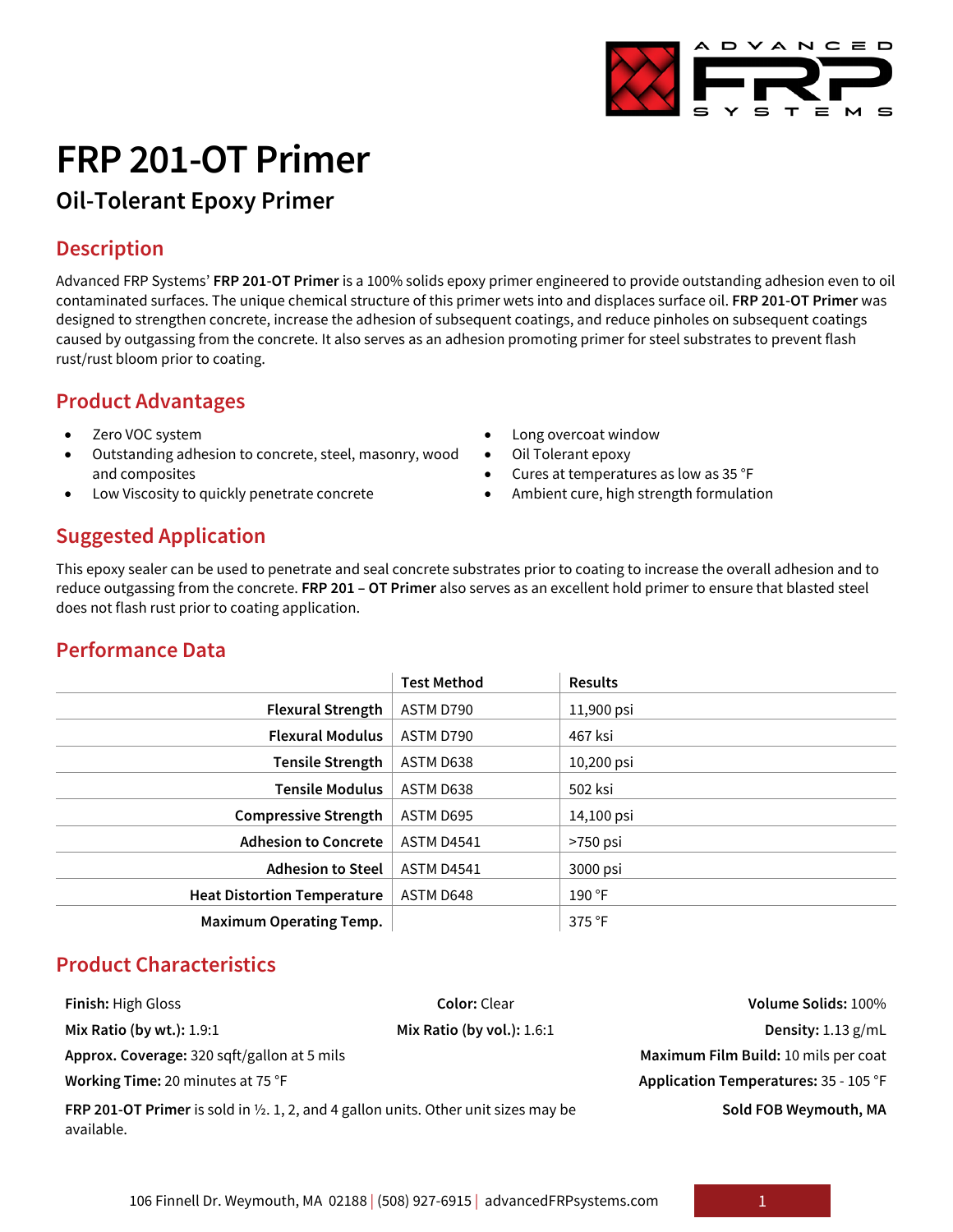

#### **Cure Schedule**

| <b>Cures for Application</b>    | 50 °F (10 °C) | 75 °F (24 °C)  | 100 °F (38 °C) |
|---------------------------------|---------------|----------------|----------------|
| Dry to Touch                    | 8 hours       | 4 hours        | 2 hours        |
| Dry Hard                        | 12 hours      | 8 hours        | 6 hours        |
| <b>Overcoat Window</b>          | 7 - 84 hours  | $4 - 60$ hours | $2 - 36$ hours |
| <b>Cures for Service</b>        | 50 °F (10 °C) | 75 °F (24 °C)  | 100 °F (38 °C) |
| Handling                        | 8 hours       | 4 hours        | 2 hours        |
| <b>Return to Service</b>        | 24 hours      | 18 hours       | 12 hours       |
| <b>Full Mechanical Strength</b> | 120 hours     | 96 hours       | 48 hours       |

*Contact Advanced FRP Systems for elevated temperature post-cure information. Elevated temperature cures will increase chemical resistance and reduce return to service time.*

#### **Application Information**

*All Advanced FRP Systems products should be installed by a certified applicator or with direct oversight by Advanced FRP Systems, Inc. This data sheet provides general application guidelines for FRP 201-OT Primer.*

#### *Contact Advanced FRP Systems for more information if your project has detailed coating specifications.*

Ensure proper surface preparation has been performed according to the Surface Preparation Guidelines below. Air and substrate temperatures must be between 40 - 105 °F and relative humidity must be below 95%.

Pour all of Part A – Hardener into Part B – Base and mix with low speed power agitator for 2-3 minutes. Using a paint stick or spatula, thoroughly scrape sides and bottom of unit. Mix with power mixer for an additional 2 minutes. Do not dilute Advanced FRP products.

**FRP 201-OT Primer** can be applied via brush, roller, plural component airless spray or single component airless spray equipment. **FRP 201-OT Primer** should be applied to concrete at 3-5 mils, or just enough that the material wets out the substrate without pooling or running down walls. FRP Sealer will only hang at 5 – 10 mils maximum for vertical and overhead applications.

Contact Advanced FRP Systems for recommendations on spraying equipment for **FRP 201-OT Primer**.

#### **Surface Preparation**

**Steel (Immersion Service):** Abrasive Blast to an SSPC-SP 10 Near white metal blast with a sharp angular profile of 2 – 3 mils (50 – 75 microns).

**Steel (Atmospheric Corrosion):** Minimum surface preparation of SSPC-SP 2 Hand Tool Cleaning must be performed. For enhanced performance, an SSPC-SP 6 Commercial Blast Cleaning with an angular surface profile of 1.5+ mils should be used.

**Concrete (Immersion/Secondary Containment):** Refer to SSPC-SP 13/NACE No. 6, Section 4.3.1 or ICRI No. 310.2, CSP 1-3 for concrete preparation guidelines. Surface should be thoroughly cleaned and dry. Concrete and mortar must be cured at least 28 days @ 75 °F. Surface must be free of laitance, concrete dust, dirt, form release, curing aids and other foreign material. **Advanced FRP Sealer 200** should be applied prior to coating at 3-5 mils to increase adhesion and reduce outgassing.

**Concrete (Atmospheric Corrosion):** Refer to SSPC-SP 13/NACE No. 6, Section 4.3.1 or ICRI No. 310.2, CSP 1-3 for concrete preparation guidelines. **Advanced FRP Sealer 200** is not required but recommended for improved adhesion and aesthetics.

**Previously Coated Surfaces:** Consult with Advanced FRP to ensure previous coating is compatible. If compatible and previous coating is in good condition, remove all loose coating and foreign materials. Brush blast or grind all glossy areas to a uniform dull finish. Remove dust, oil and debris with SSPC-SP 1 Solvent Wipe prior to coating.